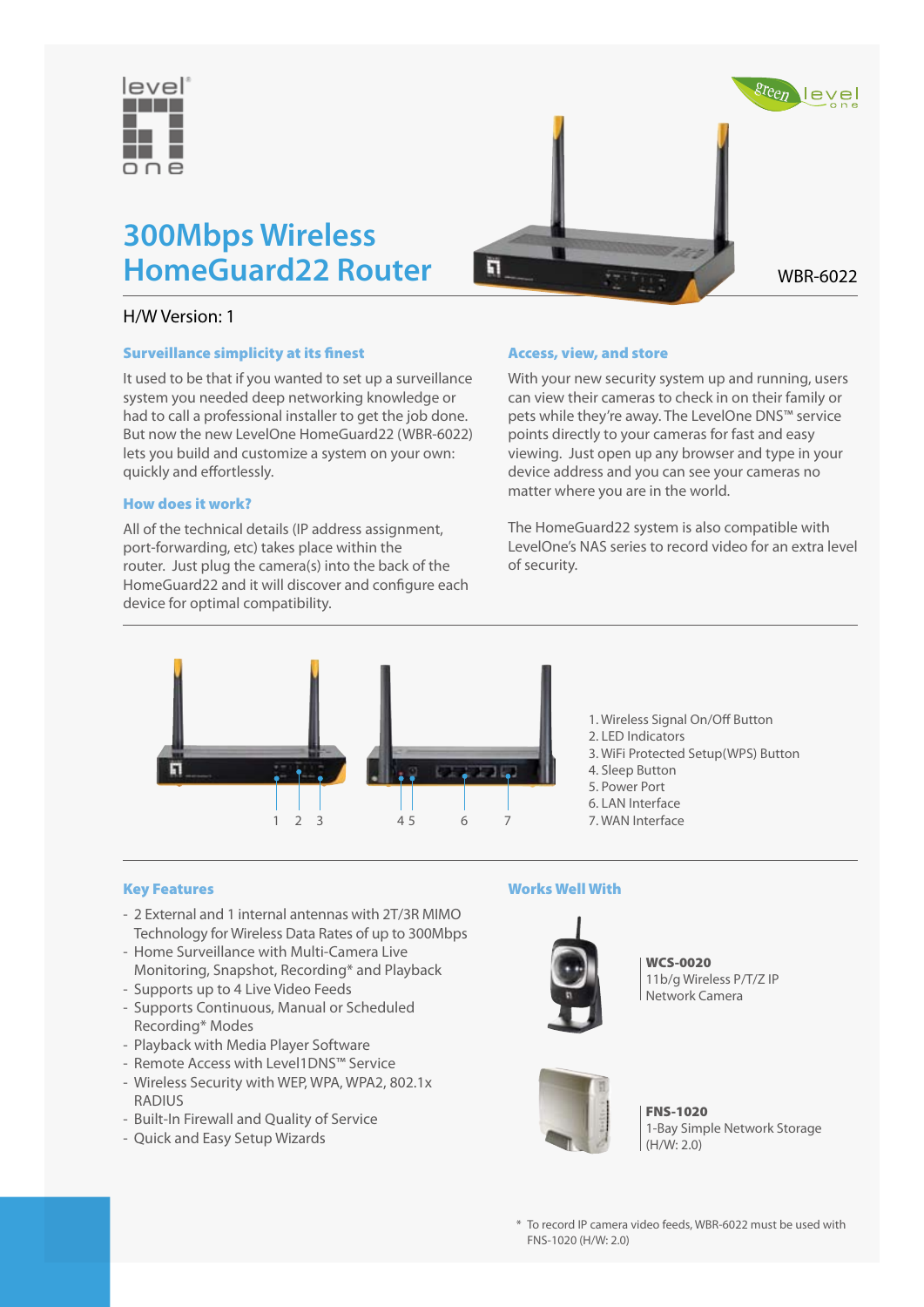#### Technical Specification

#### **Home Surveillance Feature**

System support up to 4 IP-Cam and 2 NAS (FNS-1020) Real time monitoring, snapshot, recording and playback Support Continuous/Manual/Schedule Recording mode Support Playback by windows media player Bundle with LevelOne DDNS service for easy to remote access

#### **Compatible list**

FCS-0010/WCS-0010,FCS-0020/WCS-0020 FCS-1030v2/WCS-2030v3, FCS-1060/WCS-2060 FCS-1091/WCS-1090, FCS-1081A/FCS-1101 FCS-3021/FNS-1020, FCS-0030/WCS-0030

#### **LAN-Interface**

4 x 10/100 Mbps Auto-MDIX RJ-45 Port

#### **WAN-Interface and Standards**

1 x 10/100 Mbps Auto-MDIX RJ-45 Port Static-IP Address, Dynamic IP Address (DHCP Client), PPPoE, PPTP, L2TP

#### **Connection Scheme**

Auto Connect-on-Demand/Auto-Disconnect Auto Reconnect, Manually Connect/Disconnect

# **Wireless Data Transfer Rate**

802.11n: 300 ~ 78 Mbps (20/40Mhz) 802.11g:  $54 \sim 6$  Mbps 802.11b: 11 ~ 1 Mbps

# **Concurrent NAT Session**

Current Session up to 20K

# **Number of Channels**

 $Ch1 \sim 11$  USA

# $Ch.1 \sim 13$  EU, Japan

**Operating Frequency**

2.4 ~ 2.4835 GHz

# **Antennas**

2x 2dBi Removable and 1x 2dBi Internal Antennas

#### **Wireless Security**

WEP 64/128-bit Web share key encryption WPA-PSK, WPA2-PSK, 802.1x RADIUS support 128-bit TKIP/AES encryption SSID Broadcast On/Off

WiFi Protect Setup (WPS) Push Button Support

# **Access Point Modes**

WDS - One-to-Many Peer APs (Max : 4)

# AP Client

**Firewall** DoS Detection NAT Firewall with SPI mode Virtual Server, DMZ Schedule-Based MAC, IP, Domain and URL Filtering

# **QoS Support**

User Friendly Quality of Service Interface Port Number and IP Address Traffic Prioritization 802.11e WMM Supported **Other Features**

DDNS Supported, UPnP Supported, NTP Time Server, VPN Pass-Through (PPTP, IPSec, L2TP)

# **Power Saving**

Active Link Detection for LAN Ports

Low Power Wireless Mode

Smart Scheduled Sleep Mode

WiFi Disable Button

# **Management**

Quick Installation Wizard and EZ Setup Utility Web-Based GUI Configuration Syslog Monitoring, Email Alert SNMP Supported

#### **Firmware Upgrade**

Web-based (HTTP), Windows Utility

#### **Supported Operating Systems**

Windows 2000/XP/Vista/Mac OSX/Linux\*

# **Power Adapter**

DC5V / 1.2A

#### **Operating Temperature**

0°C ~ 40°C / 85% Humidity

#### **Storage Temperature**

 $-20^{\circ}$ C ~ 70 $^{\circ}$ C / 95% Humidity

# **Dimensions**

187mm x 112mm x 29mm

# **Certifications**

CE, FCC

# **Standard Compliant**

IEEE 802.11n specification,

IEEE 802.11g, IEEE 802.11b, IEEE 802.11i, IEEE 802.1x IEEE 802.11e, IEEE 802.3x, IEEE 802.3, IEEE 802.3u

# **Cam Reorder (Optional)**

To record IP camera video feeds, WBR-6022 must be used with FNS-1020 (H/W: 2.0)

Each FNS-1020 (H/W: 2.0) can support record up to 4 cameras

\* for Home Surveillance feature , it supports Windows 2000/XP/Vista only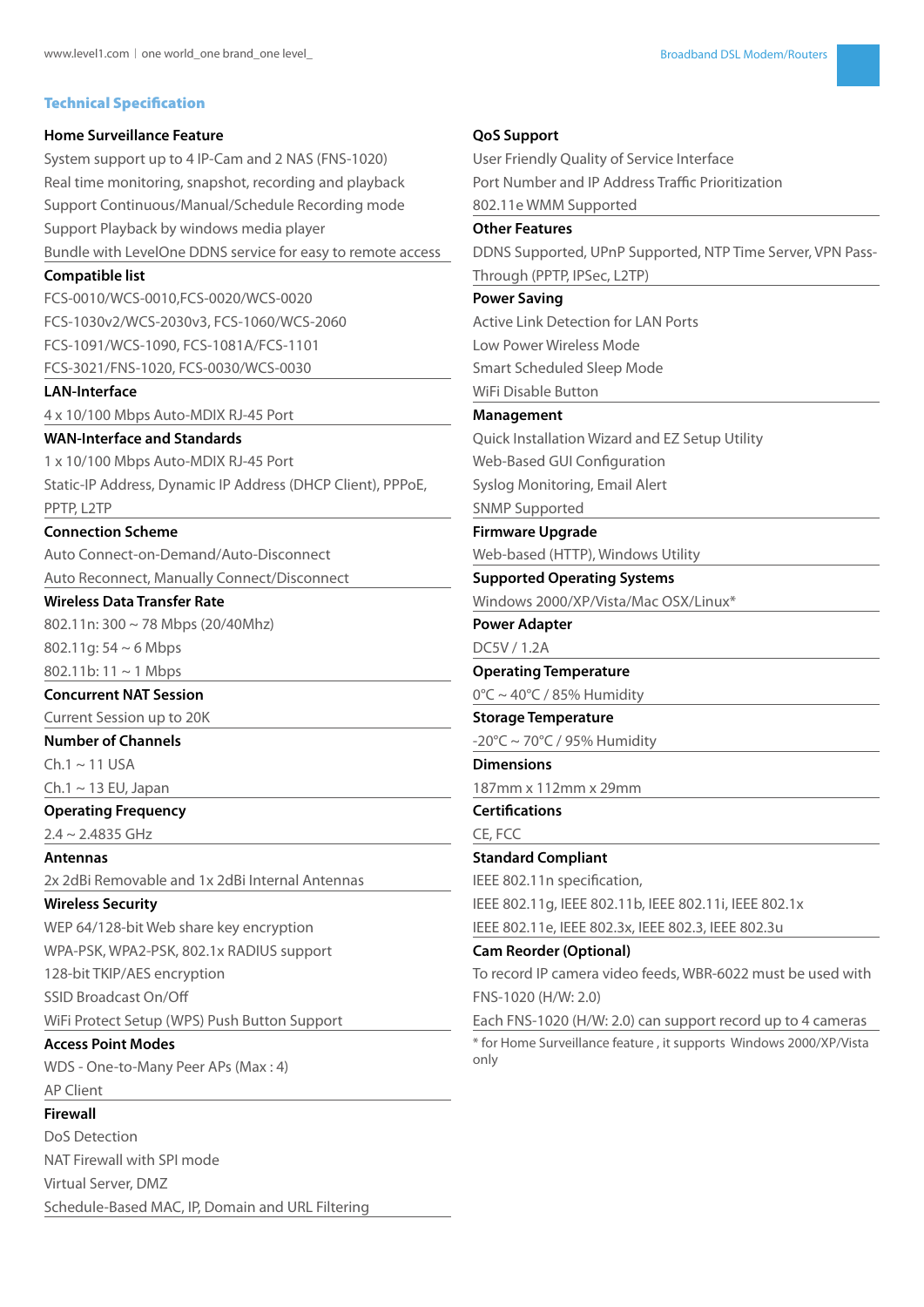# Product Diagram



# Power Saving by